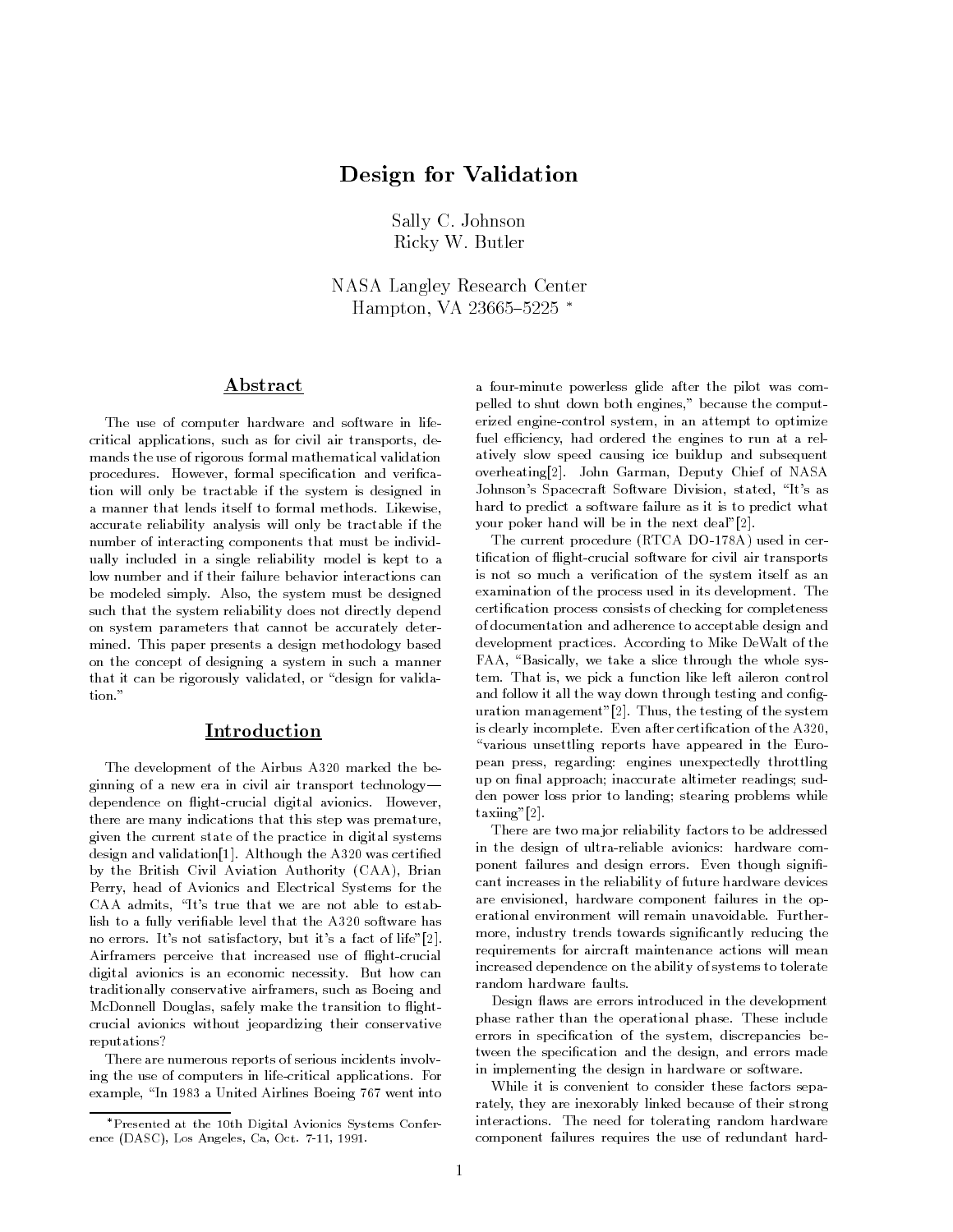ware components. The accompanying need for redundancy management functions can greatly increase the complexity of the operating system software and hard ware. Complexity increases the likelihood of serious, yet latent, design flaws.

The design of a system entails making a series of design decisions and tradeoffs. These tradeoffs are typically made towards greater performance or lowest cost without regard for increased design complexity and thus lower reliability. For example, the developers of the Advanced Fighter Technology Integration (AFTI) F-16 decided to use triplex, asynchronous channels because it was believed that synchronous channels would be more vulnerable to a single-point failure due to electromagnetic interference (EMI) or lightning. However, this decision greatly complicated the design and integration of the system. During flight tests, the majority of the inflight anomalies found were attributed to design oversights during integration of systems developed separately, and many of them were directly attributable to unexpected interactions between the asynchronous operation and the redundancy management system[3, 4].

This paper outlines an approach for the development of ultra-reliable digital avionics for civil air transports| a "design-for-validation" philosophy that includes rigorous application of formal methods. First, the basic concept of the methodology is introduced, and the role of formal methods is explored. The impact of the designfor-validation philosophy on the system design process is then demonstrated by two simple examples. More detail about the design-for-validation methodology is then given, followed by some concluding remarks.

# Basic Concept

A commonly stated requirement for the 
ight critical components of commercial aircraft is a probability of failure not greater than 109 for a 10-hour mission time. This reliability region is clearly outside the domain where black-box testing is feasible. Thus, analytic techniques must be used in addition to testing to demonstrate that a system meets its requirements.

The validation problem for life-critical systems can be decomposed into two major subtasks:

- 1. Quantication of the probability of system failure due to physical failure.
- 2. Establishing that design errors are not present.

Since current technology cannot manufacture electronic devices with failure rates low enough to meet the reliability requirements directly, fault-tolerance strategies must be utilized that enable the continued operation of the system in the presence of component failures. The first subtask must therefore calculate the reliability of the system architecture that is designed to tolerate physical failures. This leads to the use of stochastic models of the fault arrival and fault recovery behaviors of the system. Such models depend critically upon the correctness of the soft ware and hardware which implements the fault-tolerance

of the system. For example, if the redundancy manage ment system improperly diagnoses a good processor as failed or if a voter selects a faulty value, the assumptions of the reliability model may be violated—leading to "useless" reliability numbers. Thus, the second subtask must not only establish the absence of errors in the control laws and their implementation, but also the absence of errors in the underlying architecture which executes the control laws. Furthermore, it must be demonstrated that the reliability model is a complete and accurate model of the implemented system. Since this cannot be rigorously demonstrated through testing, analytic methods must be used. Thus, the *design-for-validation* concept consists of the following:

- 1. The system is designed in such a manner that a complete and accurate reliability model can be constructed. All parameters of the model that cannot be deduced from the logical design must be measured. All such parameters must be measurable within a feasible amount of time.
- 2. During the design process, tradeoffs are made in favor of designs that minimize the number of measurable parameters in order to reduce the validation cost. A design that has exceptional performance properties yet requires the measurement of hundreds of parameters (e.g., by time-consuming fault-injection experiments) would be rejected over a less capable system that requires minimal experi mentation.
- 3. The system is designed in a manner that enables a proof of correctness of its logical structure. The reliability model does not include transitions representing design errors.
- 4. The reliability model is shown to be accurate with respect to the system implementation. This is accomplished analytically.

#### The Role of Formal Methods

The design-for-validation approach is based on the belief that life-critical digital systems (software and hard ware) must be designed in a manner that enables rigorous mathematical analysis in order to truly meet their reliability goals. The mathematics for the design of a software system or digital hardware is logic, just as calculus and differential equations are the mathematical tools used in other engineering fields. The following steps are performed to accomplish a formal verification.

- 1. Specication of system using languages based on mathematical logic
- 2. Rigorous specication of desired properties as well as implementation details
- 3. Mathematical proof that the implementation meets the desired abstract properties
- 4. Use of semi-automatic theorem provers to insure the correctness of the proofs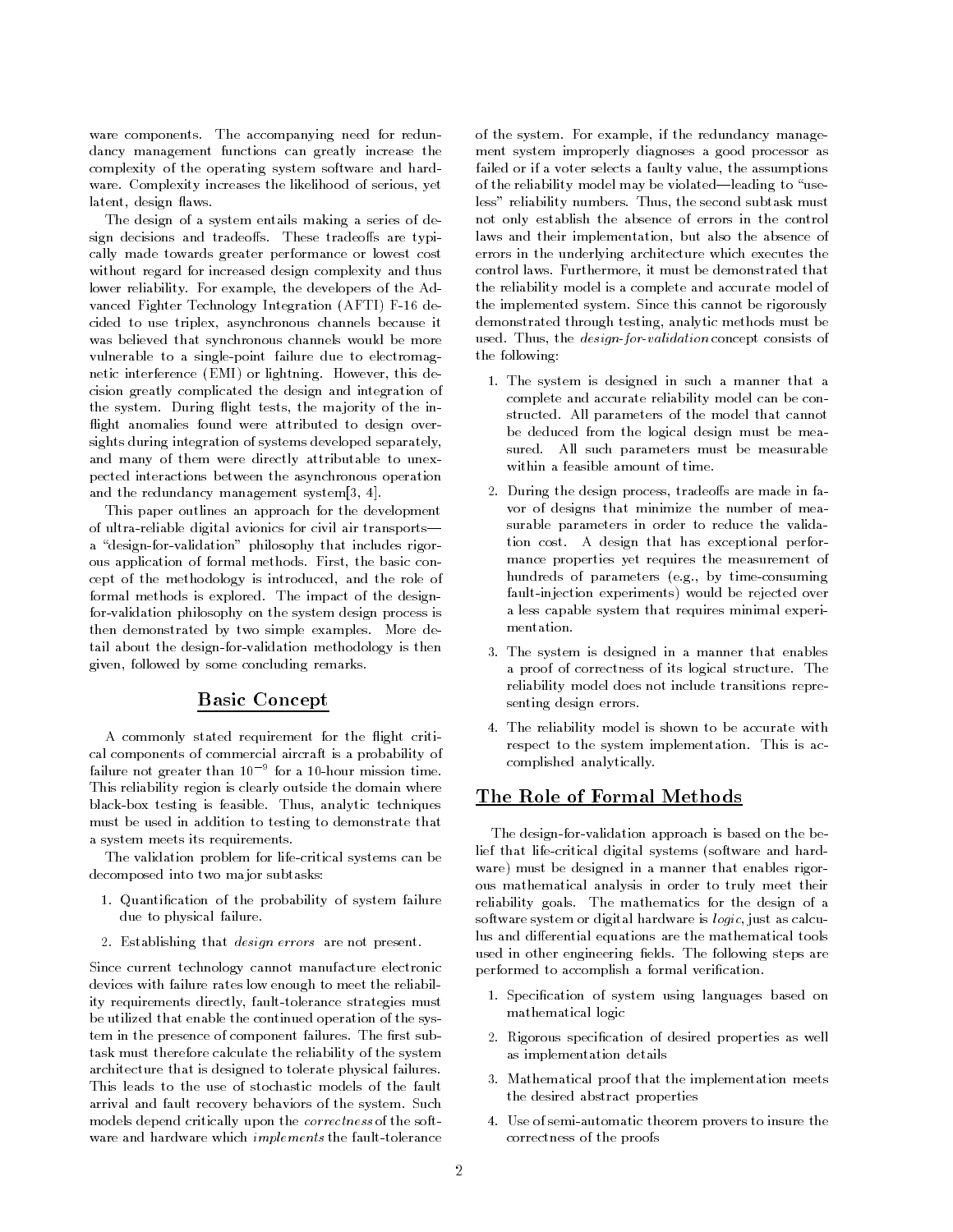The first two steps by themselves represent the most limited application of formal methods. Nevertheless, the use of specication languages based on mathematical logic can offer tremendous improvement in the specification process. Deficiencies and inconsistencies can be detected early in the development process when their correction is less costly. Step (3) represents the use of traditional mathematical "hand" proofs to verify that the implementation meets the specication. Step (4) represents the final and most rigorous application of formal methodsthe use of mechanical theorem provers to check the correctness of the proofs themselves.

Several projects have already demonstrated that formal specication combined with informal design reviews and walkthroughs is useful and cost-effective for uncovering design faults. IBM's Cleanroom software experience has shown that "More than 90 percent of total product defects were found before first execution," (as opposed to the customary 60 percent), while productivity was "equal to or better than expected for ordinary software development"[5 ]. Likewise, the parallel development of the Transputer by two design teams concluded with the team employing formal specication techniques completing the design on time and under budget (and receiving the Queen's award in recognition of this effort). However, while the use of formal specification alone without proof is an effective method for uncovering design faults early in the design process, it is not rigorous enough for complex, life-critical applications. Numerous design faults were still uncovered during the testing of IBM software developed using formal specification teamed with informal correctness arguments.

Even when the correctness of a system is proven and checked using mechanical theorem provers, one cannot guarantee that the probability of a design fault is zero. The proofs could be based on incorrect axioms, the system requirements could be incomplete or inaccurate, or there could even be an error in the proof (e.g. the system designer makes an error in designing the system and comes up with an erroneous proof that happens to be declared a valid proof by the mechanical theorem prover because of a design fault in the theorem prover).

Formal methods is a powerful system design technique for two reasons. First, the use of formal methods provides a degree of condence in the correctness of the system that is impossible with less rigorous methods. But more importantly, the application of formal methods forces the system designer to examine his system design in intricate detail and to keep that design simple and modular enough to be rigorously analyzable. For example, Dijkstra recognized that formal verification of software programs could be greatly simplified by restricting the programmer to a few basic control structures and eliminating the use of "goto" statements, and this was his principle motivation for introducing the idea of structured programming. Unfortunately, "Many popularizers of structured programming have cut out the rigorous part about mathematical verification in favor of the easy part about no gotos"[5].



Figure 1: Over-simplied Model of Fault-Tolerant Dual Processor



Figure 2: Accurate Model of Fault-Tolerant Dual Processor

The design-for-validation philosophy means that, ideally, how the system is to be validated should be considered from the very first moments of the system design process. The following simple examples illustrate this process:

### Example System 1

Suppose we must design a simple fault-tolerant system with a probability of failure no greater than  $2 \times 10^{-5}$ whose maximum mission time is 10 hours. We quickly eliminate the use of a simplex processor since there is no technology that can produce a processor with this low of a failure rate. Thus, we begin to explore the notion of faulttolerance. We next consider the use of redundancy-how about a dual? When the first processor fails, we will automatically switch to the other processor. We develop the Markov model shown in figure 1 to model such a system.

Unfortunately, our design suffers from one major problem. It would be impossible to prove that any imple mentation behaves in accordance with this model. The problem is that one cannot design a dual system that can detect the failure of the first processor and switch to the second  $100\%$  of the time.<sup>1</sup> Thus, we must accept the fact that there is a single-point failure in our system and include that failure transition in our reliability model (see figure 2).

Now we have a parameter in our model which must be measured—C. This parameter represents the fraction of single faults from which the system will successfully recover. We must now determine whether this parameter can be measured in a feasible amount of time (i.e. say less than year) with statistical significance. Analysis of this model using the SURE reliability analysis program[6] shows the sensitivity of the system reliability to C, as shown in Table 1. From this sensitivity analysis,

## System Design Examples

 $1$  There are theoretical proofs that this cannot be done.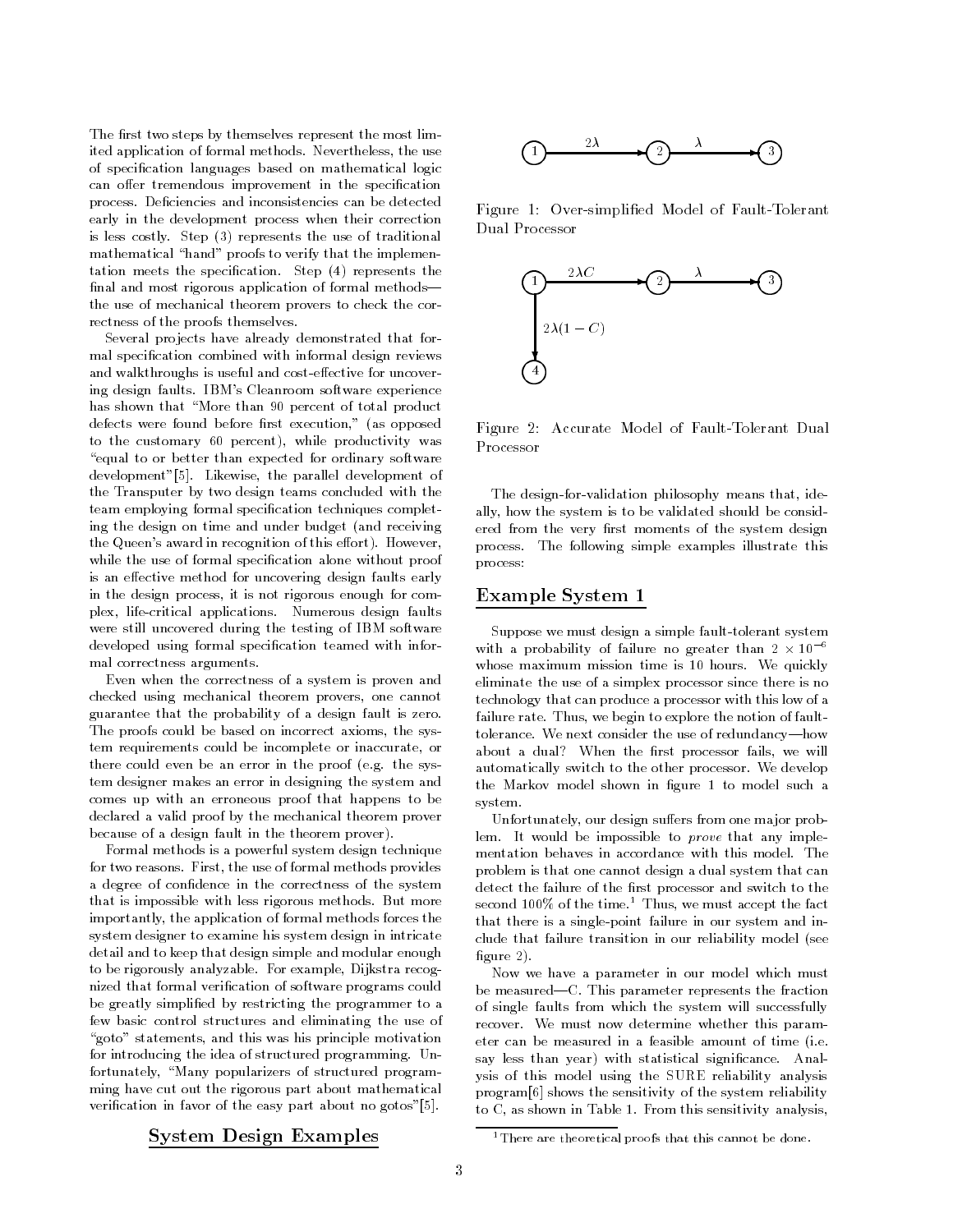| C     | LOWERBOUND               | <b>UPPERBOUND</b>        |
|-------|--------------------------|--------------------------|
| .9990 | $2.99600 \times 10^{-6}$ | $2.99900 \times 10^{-6}$ |
| .9992 | $2.59660 \times 10^{-6}$ | $2.59920 \times 10^{-6}$ |
| .9994 | $2.19720 \times 10^{-6}$ | $2.19940 \times 10^{-6}$ |
| .9996 | $1.79780 \times 10^{-6}$ | $1.79960 \times 10^{-6}$ |
| .9998 | $1.39840 \times 10^{-6}$ | $1.39980 \times 10^{-6}$ |
| 1.000 | $9.99000 \times 10^{-7}$ | $1.00000 \times 10^{-6}$ |

Table 1: Sensitivity Analysis of System Reliability to Parameter C.



Figure 3: Failure Probability of 5MR with  $\lambda = 10^{-5}$ as a Function of C

we can see that we must demonstrate that C is greater than 0.9995. It can be shown that 20000 observations are necessary to estimate this parameter to a reasonable level of statistical significance. If we optimistically  $2$  assume that each fault injection requires 1 minute, then this validation exercise would require 330 hours (i.e. 14 days). In this case, we decide we can live with this amount of testing and proceed to develop our system.

## Example System 2

Now suppose we need to design a system with a reliability goal of  $1 - 10$  , we decide to develop a nonreconfigurable 5-plex (5MR) using a processor with a failure rate of  $10^{-5}/$ hour. We do not intend to use formal methods to verify the correctness of the fault-masking capability of the system, so we must rely on testing to validate this property. Through testing we must establish that the probability of a single point failure, say C, is sufficiently small. The probability of system failure is plotted as a function of  $1-C$  in figure 3. The value of C must now be greater than 0.9999982.

It is easily shown that over a million fault injections would be required to measure this parameter even if we

are very optimistic about the testing process. If each injection required 1 minute, this would require almost 1.9 years of non-stop fault injections.

It would be nice if we could design our system so that such an experiment is unnecessary. This is precisely the notion of design for validation. The system is designed so that a single point failure cannot cause system failure (i.e.  $C = 1$ ), and this is demonstrated to be true by formal proof. Thus, one uses the power of analysis to eliminate experimental testing.

# The Design-for-Validation Methodology

System design begins with a detailed description of the system requirements written in a formal, mathematical language. The system design then proceeds in a hierarchical fashion from a highest-level specication of the system down to a detailed implementation level. Therefore, formal methods are applied to the total system, not just to the individual subsystems, and all interactions between subsystems are formally described and understood. Of course, this represents the long-term ideal. In the short term, formal methods will probably be applied to individual critical subsystems first.

Although experimental methods cannot be used to measure ultra-reliability directly, there are important applications of experimental methods. The reliability models used to analyze the system will depend on accurate measurements of certain parameters, such as component failure rates and system reconfiguration rates. Likewise, the interface between the lowest level of formal system description and the actual hardware implementation of the system must be bridged by accurate descriptions and measurements of the hardware functionality and timing.

# Reliability Analysis

Reliability models are constructed based on a detailed understanding of the failure modes and fault tolerance of a system. A reliability prediction is only as accurate as the reliability model of the system. Consequently, it is essential that a formal proof be constructed to demonstrate that the Markov model is an abstraction of the implementation[7 ]. It is important to recognize that experimental methods cannot be used to demonstrate this for ultrareliable systems. This would require as much experimentation as direct life-testing of the system.

Additionally, the reliability estimate obtained for a system is only as accurate as the parameters used in the model. Therefore, the reliability model, and hence the system behavior, must be based on parameters that can be accurately measured or estimated through analysis or experimentation. This would typically include the failure rates of the hardware components and the recovery time for detecting, isolating, and reconfiguring out a failed component.

There are practical and effective computational approaches available today for calculating the reliability

 $2$ Theoretically one would have to observe the system for a long time in case the fault has a large latency period. If one assumes that fault latency is less than 1 minute one can censor the experiment.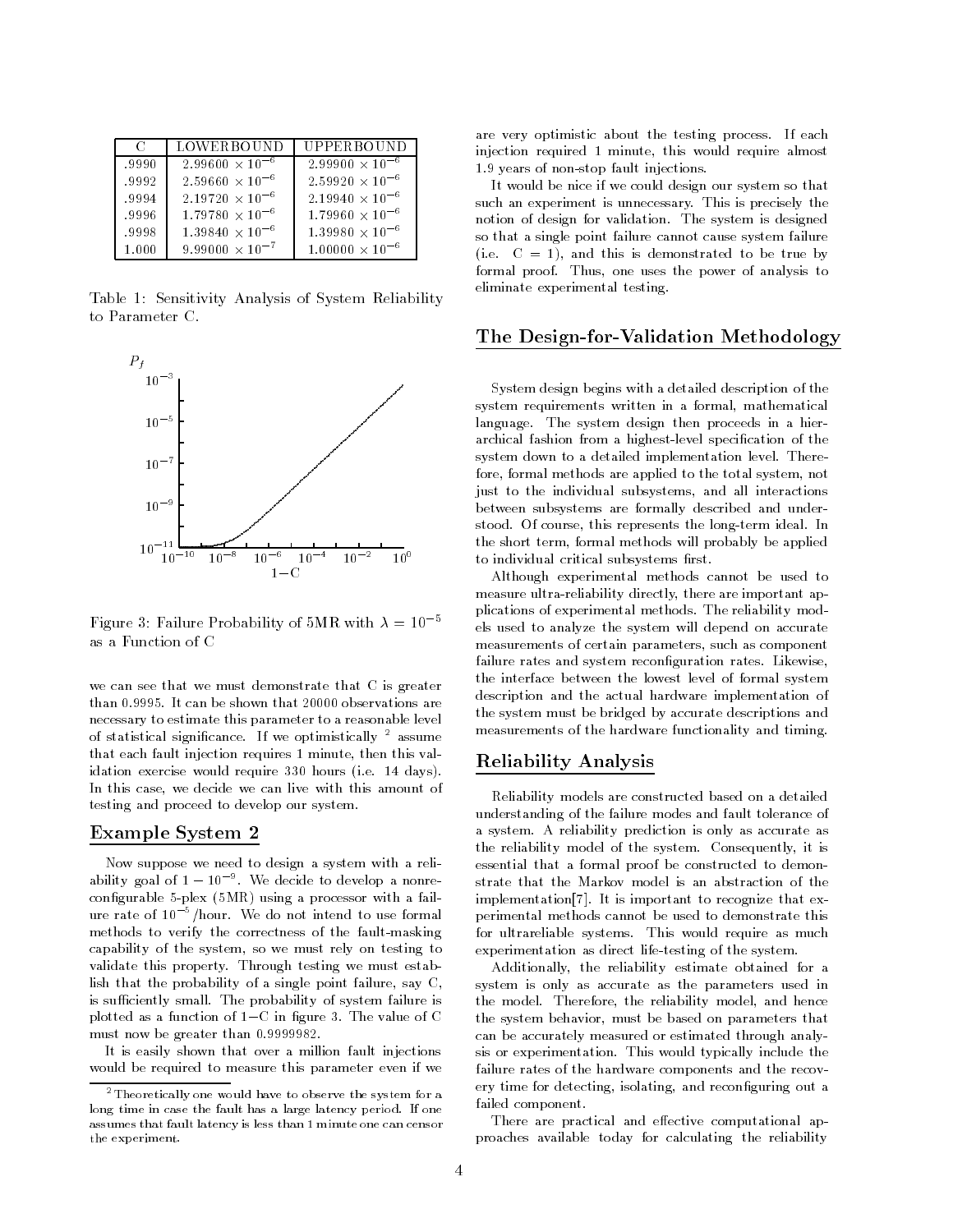of Markov models[6, 8]. The main area of concern is that reliability models are often constructed with many parameters that would require exhorbitant amounts of testing to measure accurately. If rigorous validation is to be accomplished, systems will have to be designed differently-even if this means adding additional hardware to the system to make the validation task tractable.

### Design Faults

Reliability modeling techniques are satisfactory for validating the failure probability due to random hardware failures given that accurate component failure rate data is available. The primary obstacle in validation of ultrareliable systems concerns design faults in functionality, not random hardware failures. With random hardware failures, the failures are assumed (and generally accepted to be) independent between electrically isolated redundant channels, and the failure probabilities of the replicated units can be multipled, greatly increasing the overall system reliability prediction. When considering design faults such as software bugs, however, it has been found that errors in replicated versions, even though created by different programmers using different programming languages, are not independent; i.e. the programmers tend to make the same kinds of mistakes[9].

The concept of different replicated versions is called "design diversity" and has been applied to both software and hardware. It is generally accepted that design diversity can result in increased reliability, but it is not possible to quantify the increase in the ultra-reliable regime. These considerations leave validation of life-critical systems in a quandary: testing is not appropriate because of the exhorbitant number of tests required. The designfor-validation philosophy leads us to the approach of formally verifying the correctness of each and every element of the design. There is no attempt to measure the probability of system failure due to design faults. Once proven correct, the design is assumed correct for all analyses.

Although formal verification can conceptually be carried down to deeper and deeper levels of refinement (say to the quantum-physics level), ultimately one reaches a point where the cost/benefits do not justify verification at a level any lower. For example, it is typically believed that gate-level design is sufficiently low. At lower levels CAD synthesis tools seem to be adequate to develop fault-free designs. The implementation consequently is built in terms of "atomic" components such as NAND gates, crystal oscillators, latches, etc. These components are described mathematically. The demonstration that these components are described properly must be done experimentally. For example, the drift rates of the clock crystal oscillators is obtained by measurement.

### Performance Analysis

Avionics systems typically consist of a number of tasks that execute periodically. The flight-crucial avionics tasks must reliably calculate the outputs needed to control the airplane according to strict real-time deadlines.



Figure 4: Histogram of Task Execution Times

Fundamentally, the validation must establish that all of the flight-crucial tasks meet their deadlines.

Although probabilistic/statistical methods have been successfully utilized to model general purpose operating systems, they have limited application to the perfor mance validation of ultrareliable, hard real-time systems. In fact, the majority of performance analysis tools being developed today are useful for estimating the average performance levels of a system, but are of little use in estimating in the tails of the performance distribution. Simulation is of little value in such estimation for the same reason that software reliability cannot be quantified—you cannot estimate what you cannot observe.

Since the set of tasks are constant and their schedule is almost always static, the performance problem reduces to a demonstration that each task's execution time is bounded. Unfortunately, experimental methods cannot establish this property to the required level of reliability. When one measures the execution times of a task one obtains a histogram like the one shown in figure 4. Collecting enough measurements to estimate with sufficient statistical signicance the probability that the hard deadline would be exceeded is infeasible. Consequently, one must use formal code analysis to demonstrate that the execution times are strictly bounded. However, in many cases such analytical methods will also be infeasible unless the code is developed (or redesigned) in such a manner as to support the required analyses. In recognition of this problem, the proposed 00-55 British defence standard defines strict coding practices that avoid implementations whose execution times cannot be analytically bounded.

#### System Modication

In an ideal world, the system requirements would be completely defined at the start of the project and frozen-changes in the system requirements during design and implementation would be forbidden. However, this is simply not a realistic scenario for large develop ment projects. The plea that John Garman of NASA